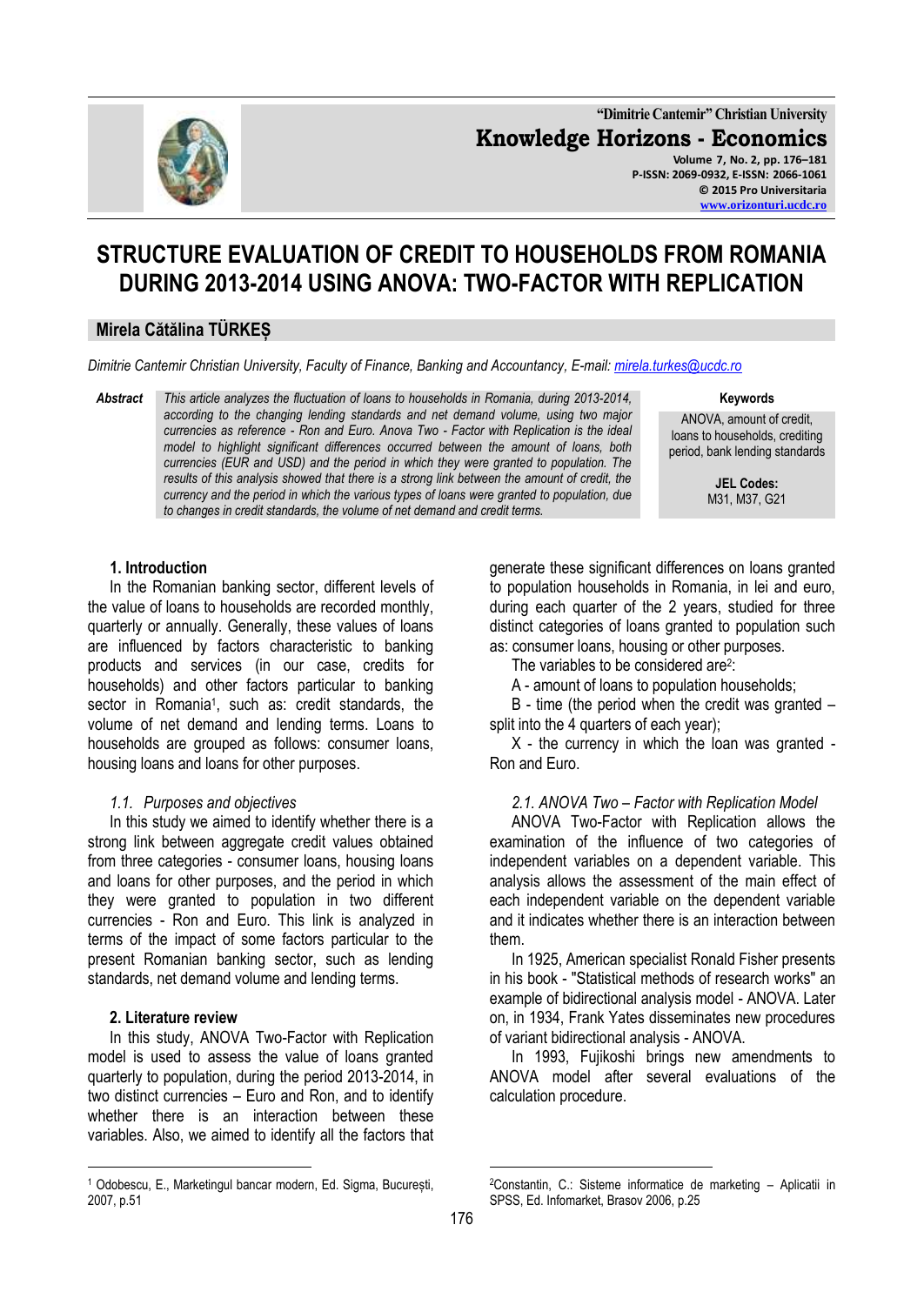In 2005, a new model appears ANOVA - variant bidirectional analysis, designed on multilevel by specialist Andrew Gelman<sup>3</sup>.

### **3. Methodology of research**

We denote by A and B independent variables (factors) and the dependent variable X (as determined by comparing the levels groups factors)<sup>4</sup>.

Independent variables (factors) are as follows:

• A -the different types of loans (consumer loans, loans for housing and loans for other purposes);

• B- the time when the loan was purchased (in Ron or Euro);

Dependent variable (X) is represented by the currency in which they were issued loans – Ron and Euro, after comparing the levels of the two groups caused by the factors.

Table 1 presents the structure of loans to households in Romania, during 2013-2014. The loans are grouped separately in the two years analyzed, depending on their destination, the currency in which they were issued and the four quarters of each year.

#### *3.1. The tested hypotheses*

There are three sets of hypotheses corresponding to the two factors<sup>5</sup> and their interaction. They were marked by such factors involved:

*(AB) H0: interaction of factors A and B is not significant (effect of A does not change the level of B)*

*H1: interaction is significant factors A and B (the effect depends on the level of factor B)*

*(A)H0: A factor is not significant (classification after lines is not significant or not significantly different environments lines)*

*H1: A significant factor is (classification after significant lines, lines environments differ significantly)*

*(B)H0: factor B is not significant (classification after column, column is not significant or not significantly different environments)*

*H1: factor B is significant (classification after significant columns, columns environments differ significantly)*

#### *3.1. ANOVA Two – Factor whit Replication stages*

In Table 2, it can be seen that the value of consumer loans and the value of loans for other purposes acquired by the population exceeds the value of housing loans for loans in Ron. At the same time the value of housing loans acquired in Euro (Ron 387 043

088 thousand) is higher than the value of loans in Ron (Ron 76,016,550 thousand).

Therefore, Romania's population preferred to purchase housing loans in Euro and consumer loans or credit for other purposes in Ron.

Using average values for lines and columns, and cells for all values is shown that decomposition occurs relationship of total variation due to variation factor A (credits to households), factor B (the time when the loan was purchased) variation due to variation due to interaction AB and residual variance<sup>6</sup>:

$$
SP_g = SP_A + SP_B + SP_{AB} + SP_{res}
$$
 (1)

Where:

$$
SP_g = \sum_{i=1}^{n} \sum_{j=1}^{q} \sum_{k=1}^{n} (X_{ijk} - \overline{X})
$$
\n(2)

×

$$
SP_A = qn \sum_{i=1}^{n} \overline{\mathbb{E}\big(X_{i*}\mathbb{I} - (X)\big)^2}
$$
 (3)

$$
SP_B = \hbar n \sum_{j=1}^{q} \overline{\mathbb{I}\left(\overline{X_{*j}}\right] - (X)}^2
$$
\n(4)

$$
SP_{AB} = n \sum_{i=1}^{h} \sum_{j=1}^{q} \mathbb{I} \left( \overline{X} \mathbb{I}_{ij} - \overline{X}_{i*} - \overline{X}_{*j} + \overline{X} \right)^{2} \tag{5}
$$

$$
SP_{res} = \mathbf{h} \sum_{i=1}^{q} \sum_{j=1}^{n} \sum_{k=1}^{n} (X_{ijk} - \overline{X}_{ij})^2
$$
 (6)

Degrees of freedom for sums of squares are<sup>7</sup>:

$$
V_g = hqn - 1
$$
  
\n
$$
V_A = h - 1
$$
  
\n
$$
V_B = q - 1 \cdot V_{AB} = (h - 1)X(q - 1)
$$
  
\n
$$
V_{res} = hq(n - 1)
$$

<u>.</u>

 3 Ionescu, L.: Elemente de marketing bancar, Institutul Bancar Roman, București, 2001, p.67

<sup>4</sup> Stan, R.F.: Statistica de la A la Z, Ed. Universitara, Bucharest, 2014, p.37

<sup>5</sup>Stan, R.F.: Statistica de la A la Z, Ed. Universitara, Bucharest, 2014, p 37

<sup>6</sup> Curteanu, S., L.: Excel prin exemple, Ed. Polirom, Bucharest, 2004, p.45

<sup>7</sup> Stan, R.F.: Statistica de la A la Z, Ed. Universitara, Bucharest, 2014, p 37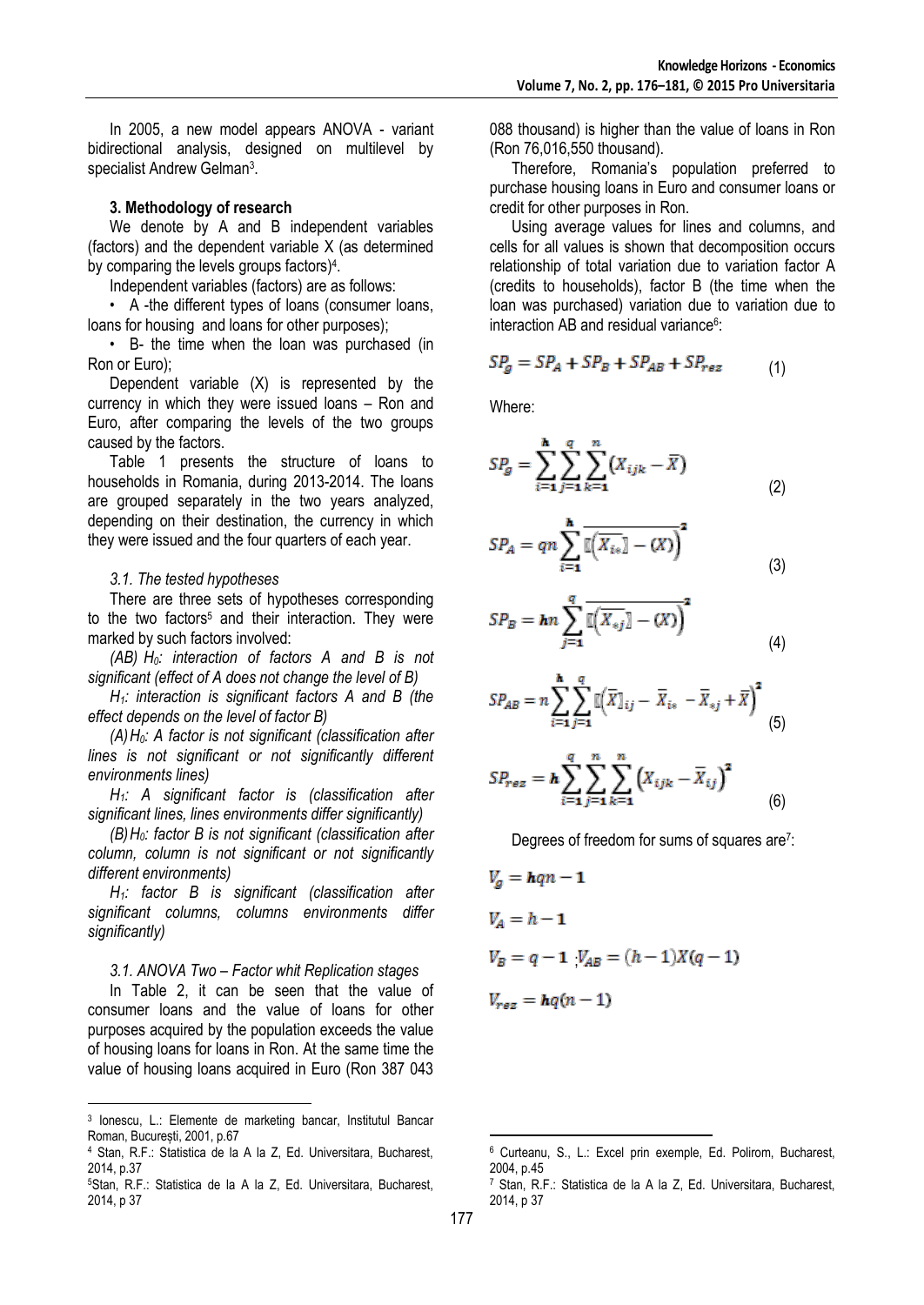| Year | <b>Currency</b> | <b>Credit to</b><br>households<br>consumer,<br>(thousands ron) | <b>Credit to</b><br>households<br>housing loans,<br>(thousands ron) | <b>Credit to</b><br>households for<br>other purposes,<br>(thousands ron) |
|------|-----------------|----------------------------------------------------------------|---------------------------------------------------------------------|--------------------------------------------------------------------------|
| 2014 | <b>RON</b>      | 70,614,896                                                     | 26,481,294                                                          | 22,557,692                                                               |
|      | <b>RON</b>      | 70,673,034                                                     | 21,129,639                                                          | 22,963,008                                                               |
|      | <b>RON</b>      | 70,007,158                                                     | 16,206,763                                                          | 23,169,847                                                               |
|      | <b>RON</b>      | 69,091,088                                                     | 12,198,854                                                          | 23,473,202                                                               |
|      | <b>EUR</b>      | 58,449,667                                                     | 94,742,250                                                          | 2,442,594                                                                |
|      | <b>EUR</b>      | 60,003,498                                                     | 95,472,056                                                          | 2,498,263                                                                |
|      | <b>EUR</b>      | 63,330,245                                                     | 97,007,938                                                          | 2,430,444                                                                |
|      | <b>EUR</b>      | 66,711,779                                                     | 99,820,844                                                          | 2,445,361                                                                |
| 2013 | <b>RON</b>      | 69,539,666                                                     | 9,416,264                                                           | 24,950,532                                                               |
|      | <b>RON</b>      | 70,111,725                                                     | 6,935,541                                                           | 25, 167, 298                                                             |
|      | <b>RON</b>      | 70,924,054                                                     | 6,103,660                                                           | 24,708,308                                                               |
|      | <b>RON</b>      | 71,595,672                                                     | 5,683,832                                                           | 25,001,443                                                               |
|      | <b>EUR</b>      | 68,102,720                                                     | 100,030,491                                                         | 2,567,647                                                                |
|      | <b>EUR</b>      | 69,851,400                                                     | 99,820,858                                                          | 2,637,674                                                                |
|      | <b>EUR</b>      | 72,185,402                                                     | 95,955,309                                                          | 2,662,227                                                                |
|      | <b>EUR</b>      | 73,628,994                                                     | 93,503,654                                                          | 2,827,287                                                                |

*Table 1.* Structure of credit to households during 2013-2014

*Source*:<http://www.bnr.ro/Loans-to-financial-corporations-other-than-MFIs,-to-general-government-and-to-non-residents--6376.aspx>

| <b>SUMMARY</b> | <b>Credit to households</b><br>consumer,<br>(thousands ron) | <b>Credit to</b><br>households<br>housing loans,<br>(thousands ron) | <b>Credit to</b><br>households for<br>other purposes,<br>(thousands ron) | Total           |  |
|----------------|-------------------------------------------------------------|---------------------------------------------------------------------|--------------------------------------------------------------------------|-----------------|--|
| <b>RON</b>     |                                                             |                                                                     |                                                                          |                 |  |
| Count          | 4                                                           | 4                                                                   | 4                                                                        | 12 <sup>°</sup> |  |
| Sum            | 280,386,176                                                 | 76,016,550                                                          | 92,163,749                                                               | 448,566,475     |  |
| Average        | 70,096,544                                                  | 19,004,137                                                          | 23,040,937                                                               | 37,380,540      |  |
| Variance       | 5.39987E+11                                                 | 3.81876E+13                                                         | 1.4769E+11                                                               | 5.97385E+14     |  |
|                | <b>EUR</b>                                                  |                                                                     |                                                                          |                 |  |
| Count          | 4                                                           | 4                                                                   | 4                                                                        | 12              |  |
| Sum            | 248,495,187                                                 | 387,043,088                                                         | 9,816,662                                                                | 645,354,938     |  |
| Average        | 62,123,797                                                  | 96,760,772                                                          | 2,454,166                                                                | 53,779,578      |  |
| Variance       | $1.35E+13$                                                  | 5.05345E+12                                                         | 906234856.3                                                              | 1.66008E+15     |  |
|                | Total                                                       |                                                                     |                                                                          |                 |  |
| Count          | 8                                                           | 8                                                                   | 8                                                                        |                 |  |
| Sum            | 528,881,363                                                 | 463,059,638                                                         | 101,980,411                                                              |                 |  |
| Average        | 66,110,170                                                  | 57,882,455                                                          | 12,747,551                                                               |                 |  |
| Variance       | 2.41785E+13                                                 | 1.74599E+15                                                         | 1.21154E+14                                                              |                 |  |

*Table 2*. The summary output from the analysis of credit to households in 2014

It demonstrates that, accepting the null hypothesis for each test, ANOVA statistical picture F calculated F is a distribution with degrees of freedom as the numerator and denominator numbers attached.

If the calculated F value corresponding to the test, ANOVA<sup>8</sup> read in the picture, is greater than or equal to quantila Fisher-Snedecor distribution that then will reject the null hypothesis  $H_0$  in favor of the alternative hypothesis  $H_1$ .

<u>.</u>

<sup>88</sup> Constantin, C.: Sisteme informatice de marketing - Aplicatii in SPSS, Ed. Infomarket, Brasov 2006, p.48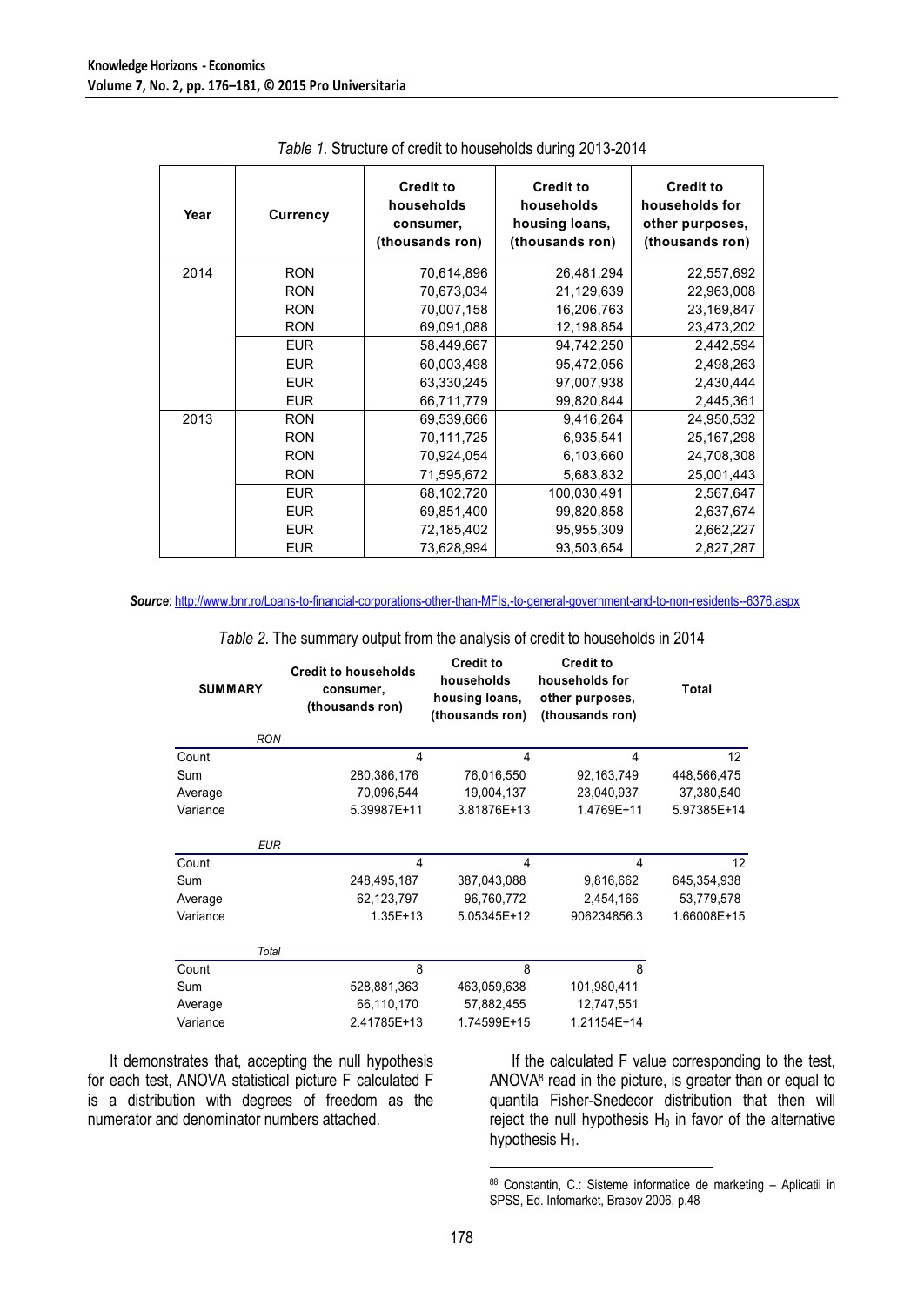| Test | The rule of rejecting the null hypothesis |
|------|-------------------------------------------|
| (AB) | $FAB \geq F_I - \alpha; VAB; Vrez$        |
| (A)  | $FA \geq Fi - \alpha: VA: Vrez$           |
| (B)  | $FB \geq Fi - \alpha$ : VB: Vrez          |

*Table 3.* The rest of summary output from the analysis of credit to households in 2014

| ۷ |   |  |
|---|---|--|
|   | ۹ |  |

| <b>Source of Variation</b> | SS          | df | ΜS          |         | P-value       | F crit  |
|----------------------------|-------------|----|-------------|---------|---------------|---------|
| Sample                     | 1.61357E+15 |    | 1.61357E+15 | 168.579 | 0.00000000014 | 4.41387 |
| <b>Columns</b>             | 1.32065E+16 | 2  | 6.60323E+15 | 689.877 | 0.00000000000 | 3.55456 |
| Interaction                | 1.14534E+16 | 2  | 5.72669E+15 | 598.300 | 3.4479E-17    | 3.55456 |
| Within                     | 1.72289E+14 | 18 | 9.57161E+12 |         |               |         |
| Total                      | 2.64457E+16 | 23 |             |         |               |         |
|                            |             |    |             |         |               |         |

Since the p-value (credit) = .00000000000001 < .05  $= α$ , we reject the Factor A null hypothesis, and so conclude (with 95% confidence) that there are significant differences between the period of the year when the loans was purchased and the different types of loans (consumer loans for housing or other purposes) (see table 3).

Since the p-value (currency) =  $.00000000014 < .05$ = α, we reject the Factor B null hypothesis, and conclude that: from one quarter to another the loans take different values depending the time when the loan was purchased that is statistically different.

We also see that the p-value (interactions) = .0000000000000034 < .05 = α, and so conclude there





In Table 4 it can be seen that the value of consumer loans in Ron and Euro is almost similar in the past two years, reaching over 280.000.mil Also, the value of housing loans in Ron grew from 28,139 million in 2013 to 76,016 million in 2014.

are significant differences in the interaction between the different types of loans and the time when the loan was purchased, in both currience - Ron and Euro.

In Figure 1 it can be observed the downward trend of loans for housings recorded during the four quarters of 2014. The lines which are approximately parallel are indications of a lack of interaction in terms of consumer loans and loans for other purposes granted to population.

In the second graph we can see a slight improvement in the situation of loans in euro, purchased for consumption and housing loans in the last two quarters of 2014.



in the four quarters of 2014 in the four quarters of 2014

In 2013 the Romanians equally purchased consumer loans both in Ron and in Euro, while for the housing loans they preferred the one sin Euro.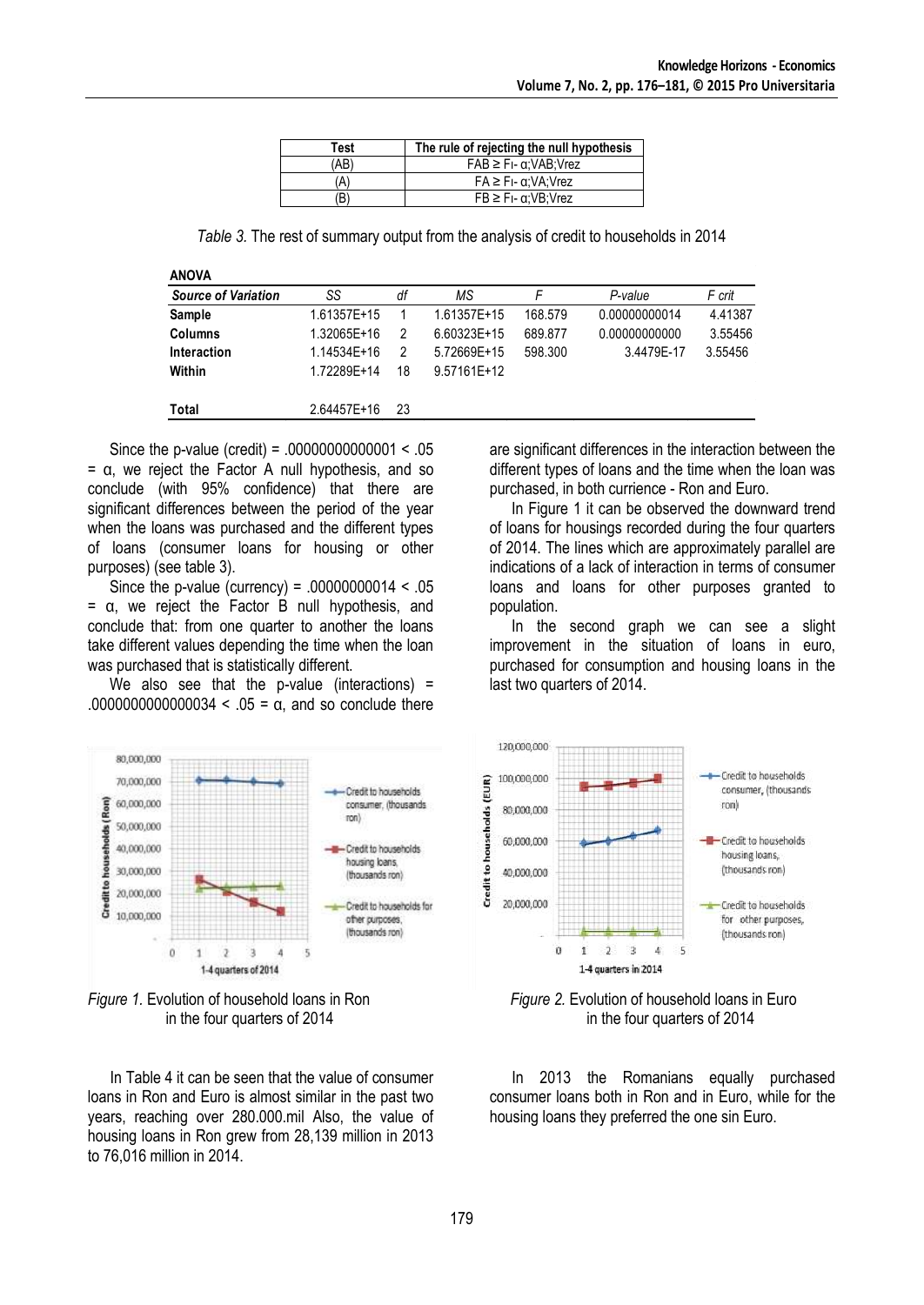| <b>SUMMARY</b> | <b>Credit to</b><br>households<br><b>Credit to</b><br>households<br>housing<br>loans,<br>consumer,<br>(thousands ron)<br>(thousands<br>ron) |             | <b>Credit to</b><br>households for<br>other purposes,<br>(thousands ron) | Total       |
|----------------|---------------------------------------------------------------------------------------------------------------------------------------------|-------------|--------------------------------------------------------------------------|-------------|
| <b>RON</b>     |                                                                                                                                             |             |                                                                          |             |
| Count          | 4                                                                                                                                           | 4           | 4                                                                        | 12          |
| Sum            | 282,171,117                                                                                                                                 | 28,139,297  | 99,827,581                                                               | 410,137,995 |
| Average        | 70,542,779                                                                                                                                  | 7,034,824   | 24,956,895                                                               | 34,178,166  |
| Variance       | 8.15332E+11                                                                                                                                 | 2.79112E+12 | 36029923481                                                              | 7.80694E+14 |
| EUR            |                                                                                                                                             |             |                                                                          |             |
| Count          | 4                                                                                                                                           | 4           | 4                                                                        | 12          |
| Sum            | 283,768,516                                                                                                                                 | 389,310,311 | 10,694,836                                                               | 683,773,663 |
| Average        | 70,942,129                                                                                                                                  | 97,327,578  | 2,673,709                                                                | 56,981,139  |
| Variance       | 6.00564E+12                                                                                                                                 | 1.00092E+13 | 12088559686                                                              | 1.73966E+15 |
| Total          |                                                                                                                                             |             |                                                                          |             |
| Count          | 8                                                                                                                                           | 8           | 8                                                                        |             |
| Sum            | 565,939,633                                                                                                                                 | 417,449,608 | 110,522,417                                                              |             |
| Average        | 70,742,454                                                                                                                                  | 52,181,201  | 13,815,302                                                               |             |
| Variance       | 2.96884E+12                                                                                                                                 | 2.33485E+15 | 1.41889E+14                                                              |             |

# *Table 4.* The summary output from the analysis of credit to households in 2013

*Table 5.* The rest of summary output from the analysis of credit to households in 2013

| <b>ANOVA</b>               |             |    |            |          |                 |        |
|----------------------------|-------------|----|------------|----------|-----------------|--------|
| <b>Source of Variation</b> | SS          | df | МS         | F        | P-value         | F crit |
| <b>Sample</b>              | 3.11985E+15 |    | $3.12E+15$ | 951.69   | 0.0000000000000 | 4.4139 |
| <b>Columns</b>             | 1.34858E+16 | 2  | 6.743E+15  | 2.056.86 | 0.0000000000000 | 3.5546 |
| Interaction                | 1.41791E+16 | 2  | 7.09E+15   | 2.162.61 | 0.0000000000000 | 3.5546 |
| Within                     | 5.90083E+13 | 18 | 3.278E+12  |          |                 |        |
| Total                      | 3.08437E+16 | 23 |            |          |                 |        |

Since the p-value (credit) = .00000000000000 < .05  $= \alpha$ , we reject the Factor A null hypothesis, and so conclude (with 95% confidence) that there are significant differences between the period of the year when the loans was purchased and the different types of loans (consumer loans for housing or other purposes) (see table 3).

Since the p-value (currency) = .000000000000000  $<$  .05 =  $\alpha$ , we reject the Factor B<sup>9</sup> null hypothesis, and conclude that: from one quarter to another the loans take different values depending the time when the loan was purchased that is statistically different.

We also see that the p-value (interactions) = .0000000000000000 < .05 = α, and so conclude there are significant differences in the interaction between the different types of loans and the time when the loan was purchased, in both currencies - Ron and Euro.

<sup>9</sup> Constantin, C.: Sisteme informatice de marketing – Aplicatii in SPSS, Ed. Infomarket, Brasov 2006, p.49

<u>.</u>

In Figure 3, the downward trend of loans for housing in 2014 can be observed. Lack of interaction is again obvious by the almost parallel lines which present developments of the three categories of loans reviewed.



*Figure 3.* Evolution of household loans in Ron in the four quarters of 2013